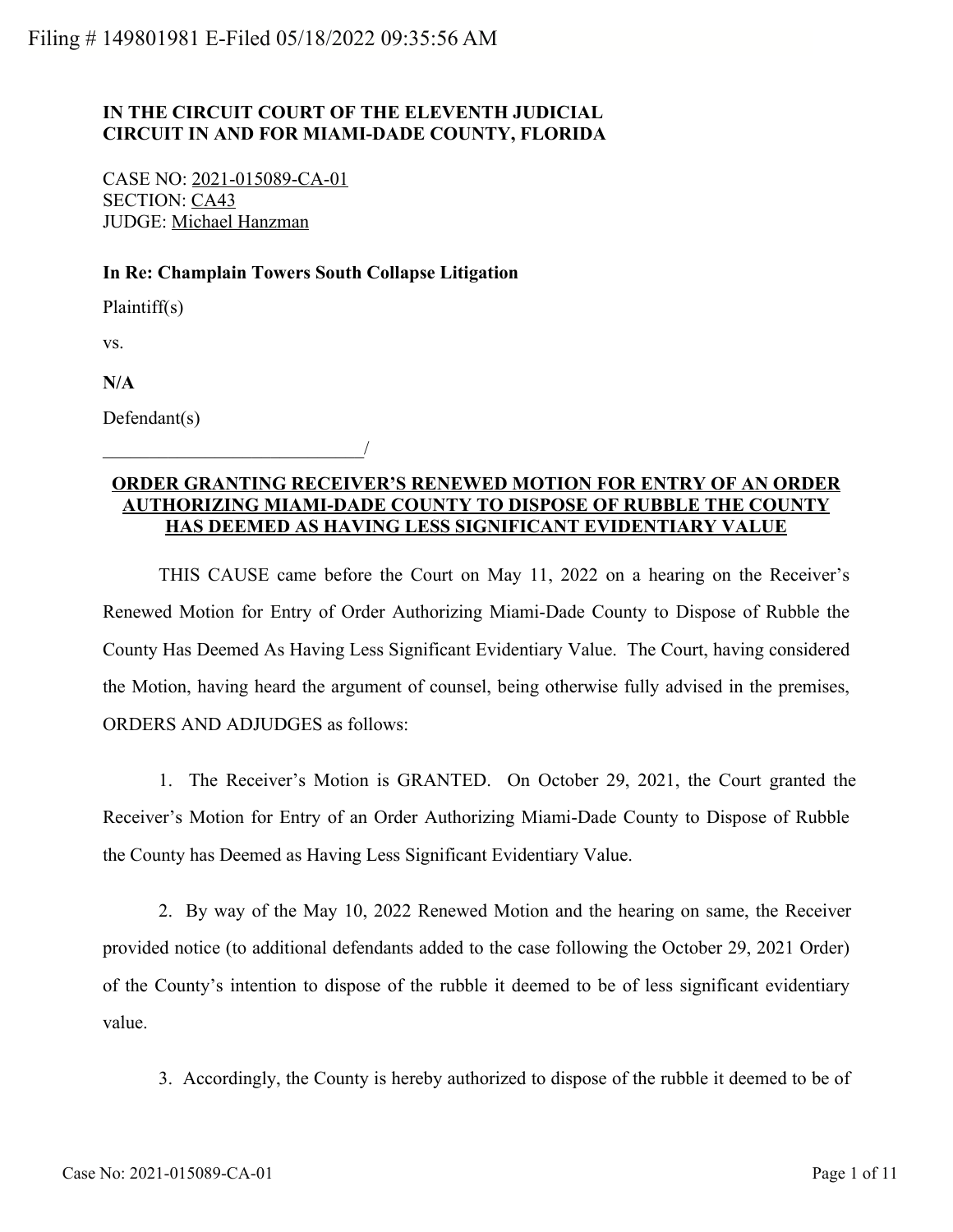less significant evidentiary value on or after 7 days following the date of this Order.

**DONE** and **ORDERED** in Chambers at Miami-Dade County, Florida on this 18th day of May, 2022.

Substitut for 2 9:19 A

2021-015089-CA-01 05-18-2022 9:19 AM Hon. Michael Hanzman

**CIRCUIT COURT JUDGE** Electronically Signed

# No Further Judicial Action Required on **THIS MOTION**

CLERK TO **RECLOSE** CASE IF POST JUDGMENT

#### **Electronically Served:**

Aaron Jacobs, ajacobs@butler.legal Aaron Jacobs, dmarquith@butler.legal Aaron M. Jacobs, ajacobs@butler.legal Aaron M. Jacobs, dmarquith@butler.legal Aaron M. Jacobs, aalbelo@butler.legal Aaron Podhurst, apodhurst@podhurst.com Aaron Podhurst, dricker@podhurst.com Adam A Schwartzbaum, adams@moskowitz-law.com Adam A Schwartzbaum, service@moskowitz-law.com Adam A Schwartzbaum, dione@moskowitz-law.com Adam Moskowitz, adam@moskowitz-law.com Adam Moskowitz, dione@moskowitz-law.com Adam Moskowitz, service@moskowitz-law.com Alfred Armas, alfred@armaslaw.com Alison E Patino, apatino@patinolaw.com Amanda Anderson, AAnderson@insurance-counsel.com Amanda K Anderson, eservice@insurance-counsel.com Amanda K Anderson, aanderson@insurance-counsel.com Amanda K Anderson, InsuranceCounsel2050@gmail.com Ana Angelica Viciana, anita@miamidade.gov Ana Angelica Viciana, mbarber@miamidade.gov Andrew B. Yaffa, aby@grossmanroth.com Andrew B. Yaffa, omb@grossmanroth.com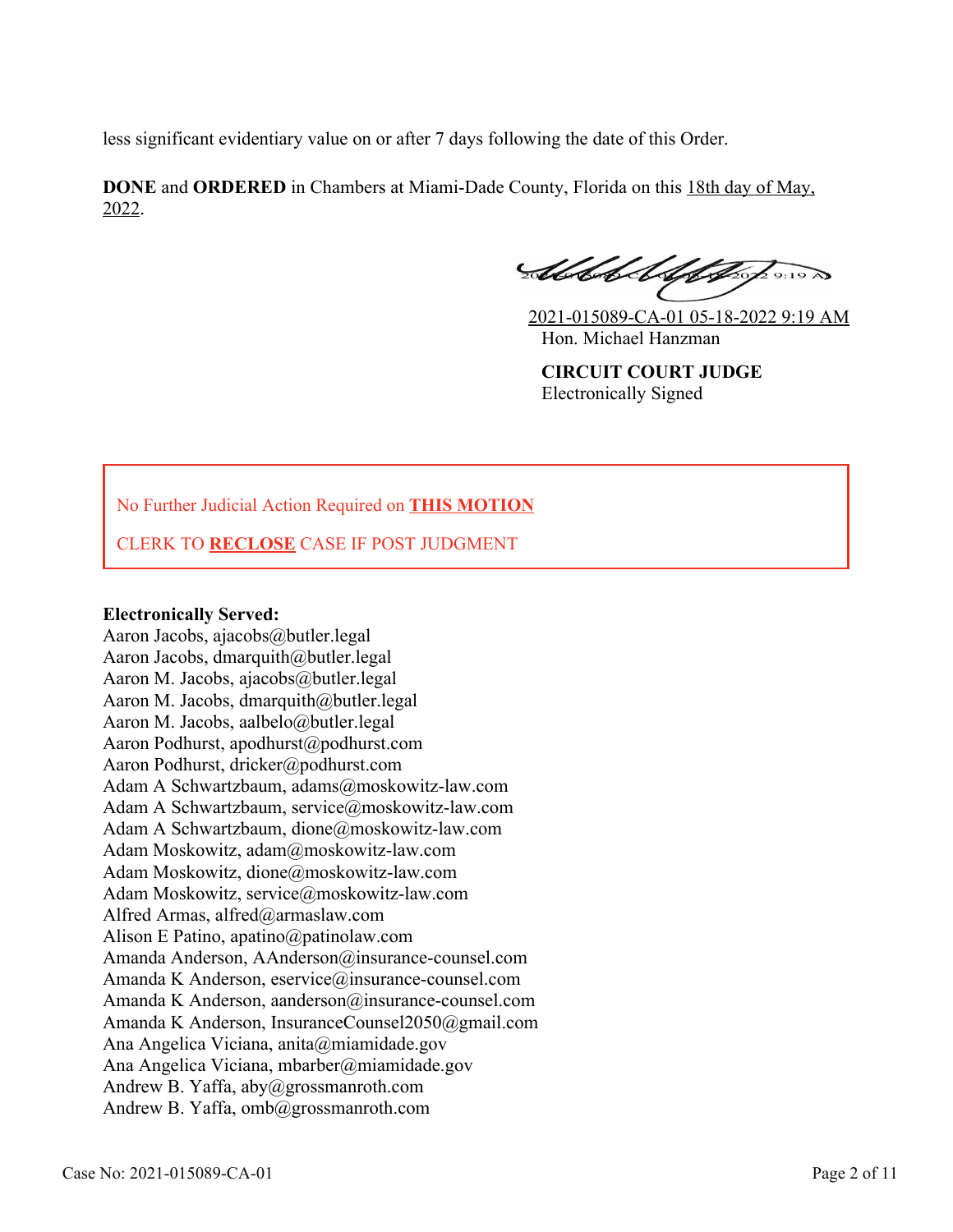Andrew M Feldman, feldmana@kleinpark.com Andrew M Feldman, montanem@kleinpark.com Andrew M Feldman, piersonj@kleinpark.com Andrew P. Gold, Esq., andrew.gold@akerman.com Andrew P. Gold, Esq., jill.parnes@akerman.com Andrew Paul Gold, andrew.gold@akerman.com Andrew Paul Gold, jill.parnes@akerman.com Andrew Paul Gold, bobbi.engelke@akerman.com Anthony Chiarello, anthony@chiarellolegal.com Anthony Chiarello, ACL.001@chiarellolegal.com Anthony J Carriuolo, acarriuolo@bergersingerman.com Anthony J Carriuolo, mnewland@bergersingerman.com Anthony J Carriuolo, drt@bergersingerman.com Anthony Perez, aperez@hsmpa.com Ariella J Ederi, ariella.ederi@pillsburylaw.com Aron Raskas, araskas@gunster.com Aron Raskas, avalido@gunster.com Aron Raskas, eservice@gunster.com Aryeh Kaplan, aryeh.kaplan@pillsburylaw.com Aryeh Kaplan, nydocket@pillsburylaw.com Aryeh Kaplan, miadocket@pillsburylaw.com Benjamin Fernandez IV, bfernandez@silvasilva.com Benjamin Fernandez IV, LBellizio@silvasilva.com Benjamin Fernandez, IV, bfernandez@silvasilva.com Benjamin Fernandez, IV, tgomez@silvasilva.com Bernadette Vazquez, bvazquez@klugerkaplan.com Bernadette Vazquez, clong@klugerkaplan.com Beth Moon, beth.moon@hoganlovells.com Beth Moon, miamidocketing@hoganlovells.com Bradford R. Sohn, brad@bradsohnlaw.com Bradford R. Sohn, paralegal@bradsohnlaw.com Bradford R. Sohn, service.bradsohnlaw@gmail.com Bradley J Edwards, staff.efile@epllc.com Bradley J Edwards, brad@epllc.com Bradley J Edwards, maria@epllc.com Brenda Radmacher, brenda.radmacher@akerman.com Bret M Feldman, feldmanb@phelps.com Bret M Feldman, yolanda.vazquez@phelps.com Brian S Dervishi, bdervishi@wdpalaw.com Brian S Dervishi, service@wdpalaw.com Bruce Alan Katzen, bkatzen@klugerkaplan.com Bruce Alan Katzen, cfalla@klugerkaplan.com Bruce Alan Katzen, probate@klugerkaplan.com Carlos A. Velasquez, CVelasquez@VDLawyers.com Carlos A. Velasquez, Andrea@VDLawyers.com Carlos E Silva, csilva@silvasilva.com Carlos E Silva, mromera@silvasilva.com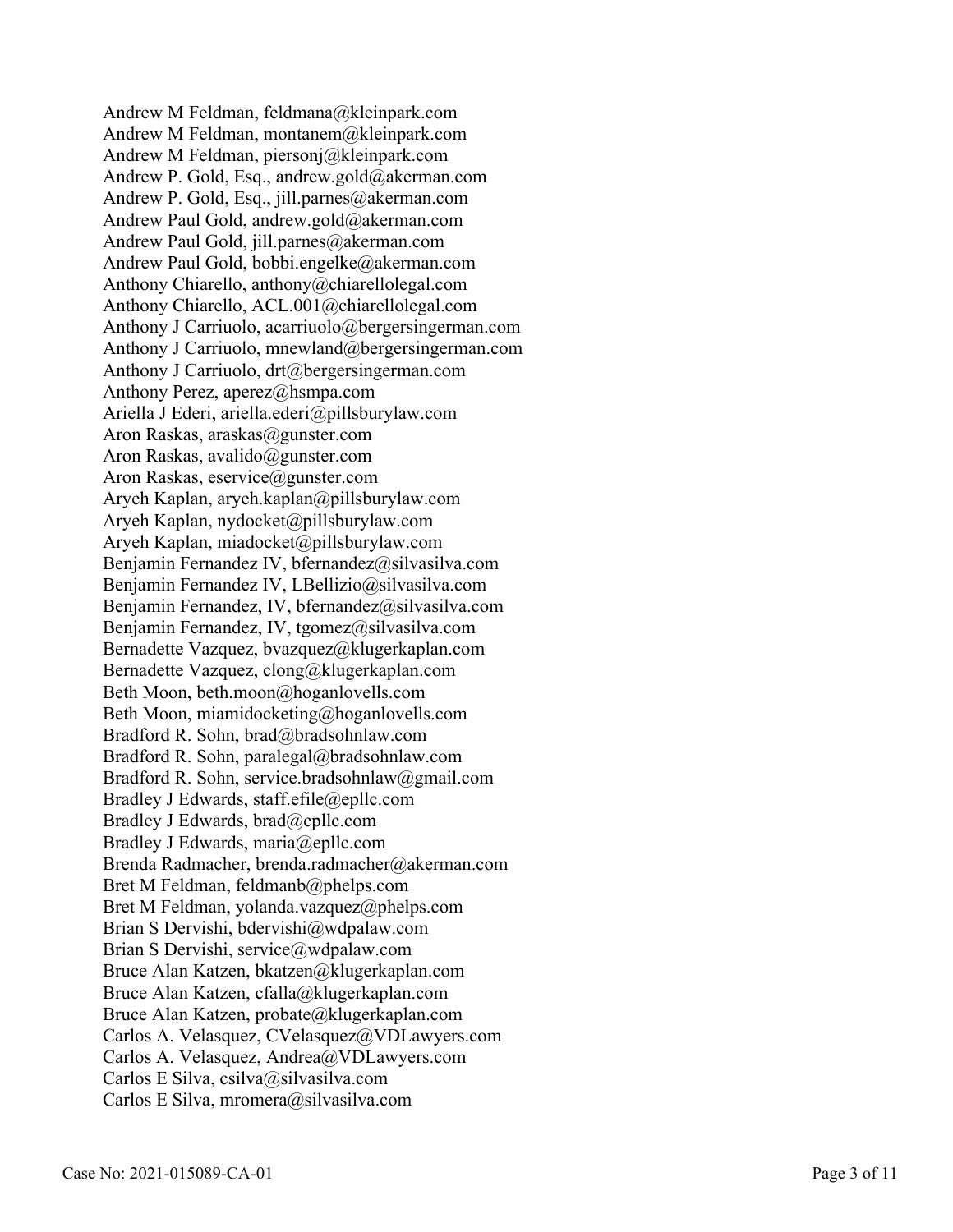Carlos M. Macias, macias@leesfield.com Carlos M. Macias, becerra@leesfield.com Carlos M. Macias, abreu@leesfield.com Carmen M. Ortega-Rivero, carmen.ortega-rivero@akerman.com Carmen M. Ortega-Rivero, wendy.gonzalez@akerman.com Caroline Catchpole Spradlin, caroline.spradlin@phelps.com Caroline Catchpole Spradlin, samantha.powell@phelps.com Carolyn M. Luna, cluna@patinolaw.com Charles M-P George, e-service@cmpg-law.com Charles M-P George, cgeorge@cmpg-law.com Charles M-P George, bphillips@cmpg-law.com Christine L. Welstead, christine.welstead@bowmanandbrooke.com Christine L. Welstead, ashleigh.carroll@bowmanandbrooke.com Christine L. Welstead, lisa.morales@bowmanandbrooke.com Christopher L Barnett, barnettch@gtlaw.com Christopher L Barnett, nicauda@gtlaw.com Christopher S Carver, christopher.carver@akerman.com Christopher S Carver, cary.gonzalez@akerman.com Christopher T. Beck, cbeck@grsm.com Christopher T. Beck, jsoto@grsm.com Clinton C. Lyons Jr., kkirkland@morankidd.com Cole Scott & Kissane PA, Ryan.Charlson@csklegal.com Cole Scott & Kissane PA, Ryan.Soohoo@csklegal.com Cole Scott & Kissane PA, Construction.FTLW@csklegal.com Cosme Caballero, ccaballero@deutschblumberg.com Cosme Caballero, kdominguez@deutschblumberg.com Cosme Caballero, Esq., ccaballero@deutschblumberg.com Cosme Caballero, Esq., bblumberg@deutschblumberg.com Curtis Miner, curt@colson.com Curtis Miner, claudiav@colson.com Curtis Miner, eservice@colson.com Daniel Y Gielchinsky, dan@dgimlaw.com Daniel Y Gielchinsky, eservice@dgimlaw.com Daniel Y Gielchinsky, colleen@dgimlaw.com David B. Weinstein, weinsteind@gtlaw.com David B. Weinstein, thomasm@gtlaw.com David L Rosinsky Esq., LUKSFLL-Pleadings@LS-LAW.COM David L Rosinsky Esq., Drosinsky@insurancedefense.net David L Rosinsky Esq., spare@insurancedefense.net David M Wells, dwells@gunster.com David M Wells, dculmer@gunster.com David M. Murray, dmmurray@miami-airport.com David M. Murray, dmmurray@miami-airport.com David M. Murray, rmartin@miami-airport.com David M. Wells, dwells@gunster.com David M. Wells, dculmer@gunster.com David M. Wells, eservice@gunster.com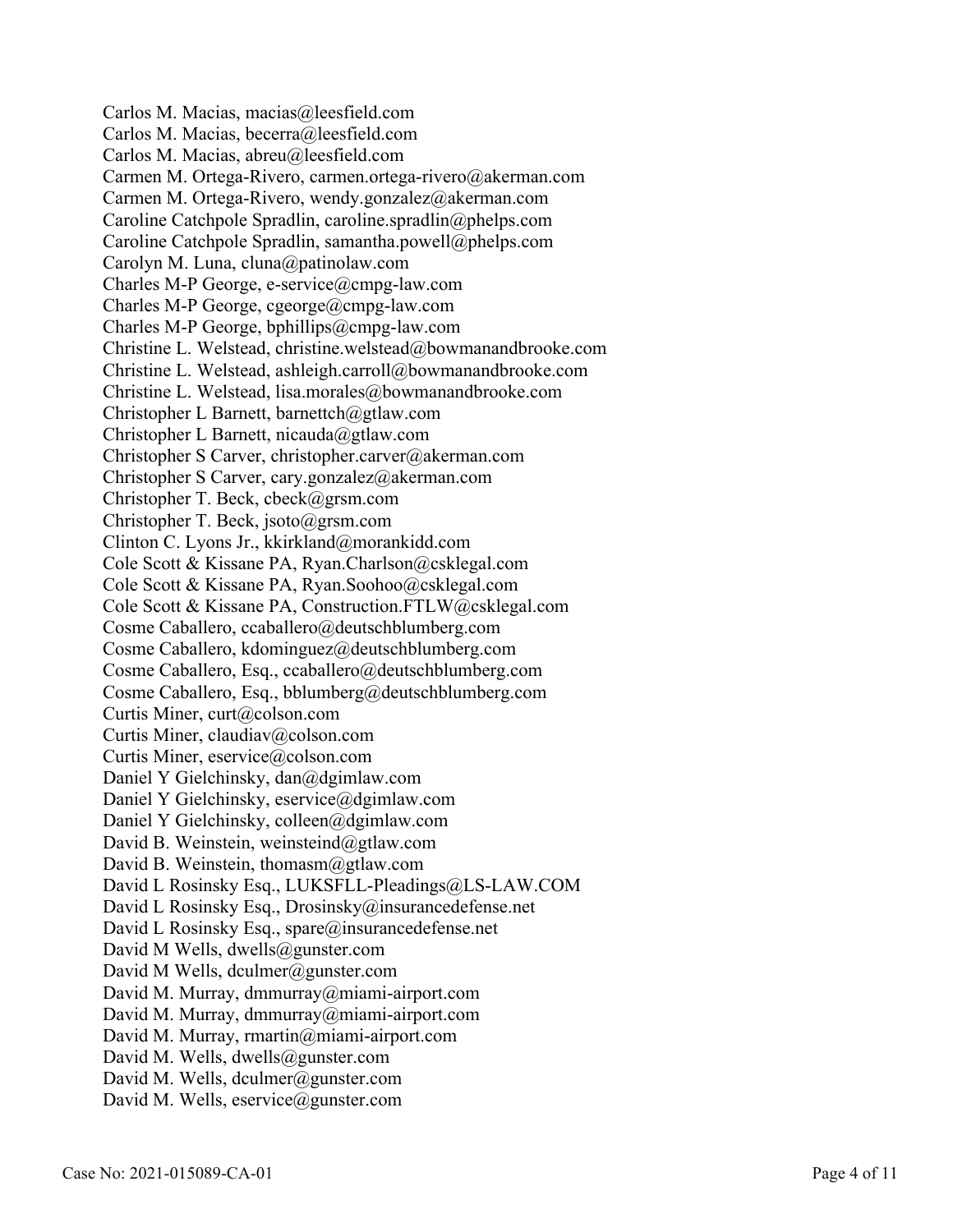David Stanoch, david@honiklaw.com Dorian N. Daggs, ddaggs@hsmpa.com Douglas J. Kress, dkress@schwedpa.com Douglas J. Kress, lrandell@schwedpa.com Douglas J. Kress, amarcus@schwedpa.com Dustin Blumenthal, dblumenthal@goldbergsegalla.com Dustin Blumenthal, ppowers@goldbergsegalla.com Dustin C. Blumenthal, dblumenthal@goldbergsegalla.com Dustin C. Blumenthal, ppowers@goldbergsegalla.com E. Bruce Johnson, johnson@jambg.com E. Bruce Johnson, young@jambg.com Edward Hernandez, serviceehernandez@falkwaas.com Edward Hernandez, MSalvarrey@falkwaas.com Edward Marod, emarod@gunster.com Edward Marod, dpeterson@gunster.com Edward R. Blumberg, erb@deutschblumberg.com Edward R. Blumberg, rmitchell@deutschblumberg.com Edward R. Blumberg, kdominguez@deutschblumberg.com Elliot H. Scherker, scherkere@gtlaw.com Elliot H. Scherker, miamiappellateservice@gtlaw.com Eric P. Hockman, ehockman@wsh-law.com Eric P. Hockman, lmartinez@wsh-law.com Eric Page Hockman, ehockman@wsh-law.com Eric Page Hockman, lmartinez@wsh-law.com Eric S Kay, ekay@kttlaw.com Eric S Kay, ga@kttlaw.com Eric S Kay, agarcia@kttlaw.com Esther Ruderman, eruderman@conroysimberg.com Esther Ruderman, eservicewpb@conroysimberg.com Esther Ruderman, aroberts@conroysimberg.com Felipe Gonzalez, fggonzalez@kelleykronenberg.com Felipe Gonzalez, afilippi@kelleykronenberg.com Felipe Gonzalez, mburkett@kelleykronenberg.com Frank Florio, FFlorio@gunster.com George R Truitt Jr., george.truitt@csklegal.com George R Truitt Jr., construction.miami@csklegal.com Gonzalo Barr, gbarr@dldlawyers.com Gonzalo Barr, viviane@dldlawyers.com Gonzalo Dorta, grd@dortalaw.com Gonzalo R Dorta, grd@dortalaw.com Gonzalo R Dorta, jpedraza@dortalaw.com Gonzalo R Dorta, jgonzalez@dortalaw.com Graham LippSmith, g@lippsmith.com Graham LippSmith, mb@lippsmith.com Graham LippSmith, cca@lippsmith.com Gregory J Kahn, gkahn@boydjen.com Gregory J Kahn, jsaiz@boydjen.com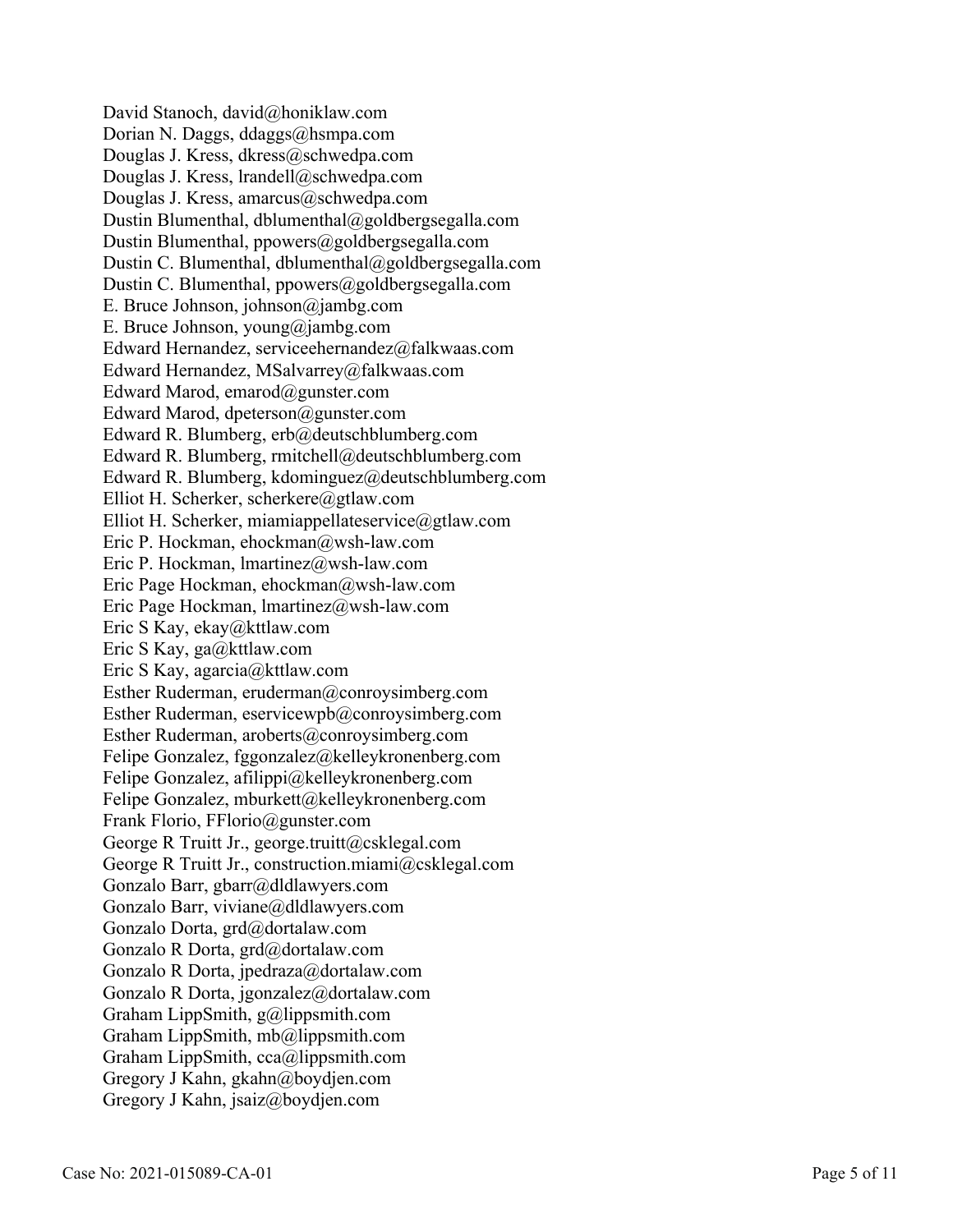Gregory J Kahn, mkruemmel@boydjen.com H. Clay Roberts, gloria@robertspa.com H. Clay Roberts, roberts@robertspa.com H. Clay Roberts, jennifer@robertspa.com Hali E Marsocci, Hali@RomanoLawGroup.com Hali E Marsocci, Becky@RomanoLawGroup.com Hali E Marsocci, Service@RomanoLawGroup.com Harley S. Tropin Esq., hst@kttlaw.com Harley S. Tropin Esq., sf@kttlaw.com Harley Tropin, hst@kttlaw.com Harold J. Lang, III, hlang@wwhgd.com Harold J. Lang, III, hjohnson@wwhgd.com Harold J. Lang, III, njordahl@wwhgd.com Harold Lang III, hlang@wwhgd.com Harold Lang III, dmallqui@wwhgd.com Henry Lawrence Perry, lperry@perry-young.com Henry Lawrence Perry, frichard@perry-young.com Henry N. Wixon, henry.wixon@nist.gov Houston S. Park III, parkh@kleinpark.com Houston S. Park III, harriss@kleinpark.com Howard Kraft Pita, spita@pwdlawfirm.com Howard Kraft Pita, lalvarez@pwdlawfirm.com Howard Kraft Pita, pitaservice@pwdlawfirm.com Howard M Bushman, howard@moskowitz-law.com Howard M Bushman, dione@moskowitz-law.com JOHN H RUIZ, jruiz@msprecoverylawfirm.com JOHN H RUIZ, serve@msprecoverylawfirm.com JOHN H RUIZ, jruiz@msprecovery.com Janel C. Diamond, jdiamond@gunster.com Javier A. Lopez Esq., jal@kttlaw.com Javier A. Lopez Esq., ya@kttlaw.com Javier A. Lopez Esq., fsr@kttlaw.com Javier Zapata, jzapata@miamidade.gov Jeffrey Lee Newsome II, jeffrey.newsome@phelps.com Jeffrey Lee Newsome II, samantha.powell@phelps.com Jeffrey Michael Cohen, jmcohen@carltonfields.com Jeffrey Michael Cohen, schacon@carltonfields.com Jeffrey Michael Cohen, miaecf@cfdom.net Jennifer Glasser, kelly.connolly@akerman.com Jennifer Glasser, joan.davis@akerman.com Jennifer Glasser, jennifer.glasser@akerman.com Jennifer Glasser, kelly.connolly@akerman.com Jennifer Glasser, kim.stathopulos@akerman.com Jillian M Askren, askrenj@gtlaw.com Jillian M Askren, thomasm@gtlaw.com Joel L McNabney, jmcnabney@rc.com Joel L McNabney, akatz@rc.com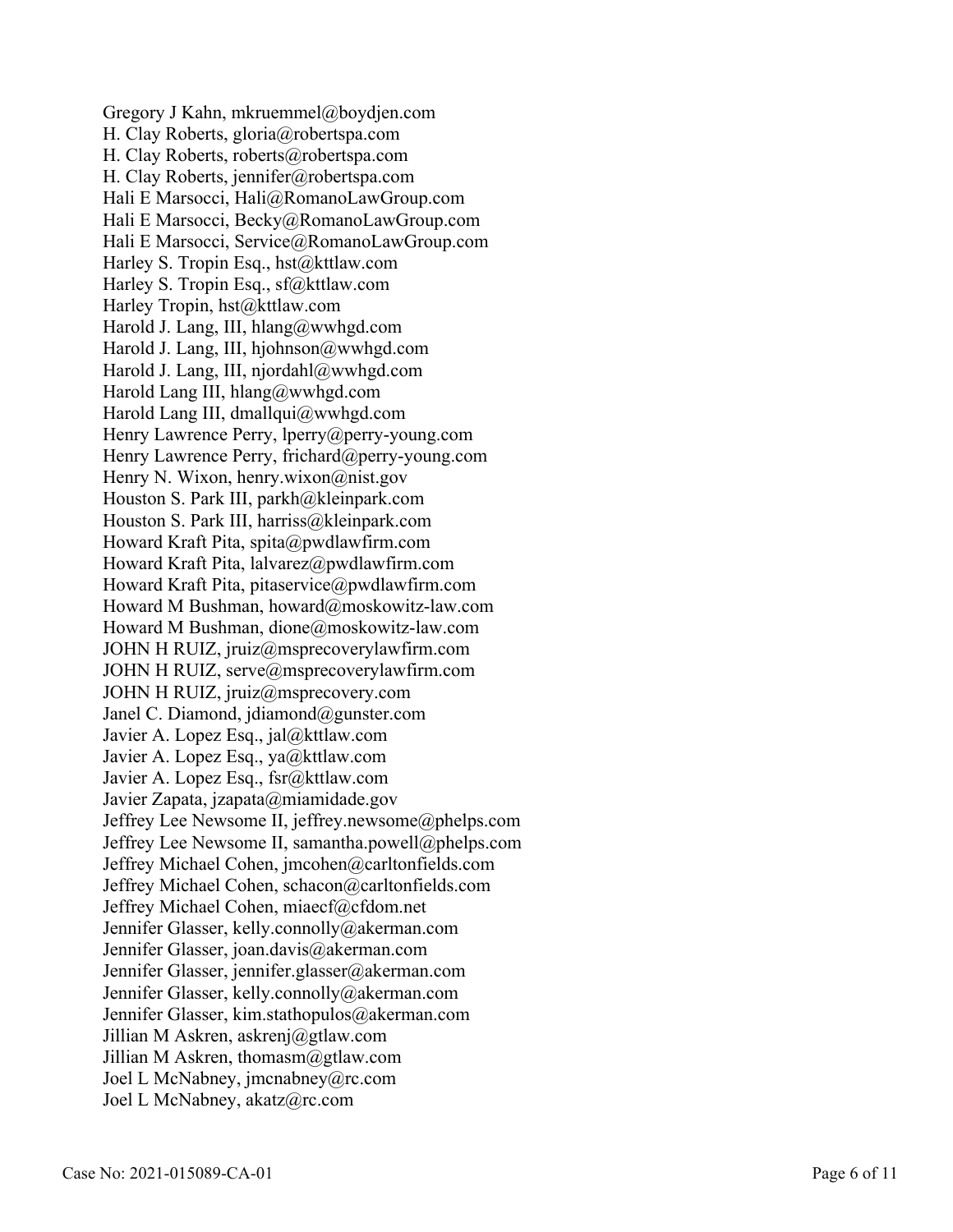Joel L McNabney, kgratia@rc.com John B. Morgan, jmorgan@forthepeople.com John B. Morgan, kmitnik@forthepeople.com John B. Morgan, andrew@forthepeople.com John Davis, jdavis@slackdavis.com John H. Ruiz, jruiz@msprecoverylawfirm.com John H. Ruiz, serve@msprecoverylawfirm.com John H. Ruiz, afernandez@msprecoverylawfirm.com John Romano, John@RomanoLawGroup.com John Scarola, scarolateam@searcylaw.com John Scarola, mmccann@searcylaw.com John Scarola, scarolateam@searcylaw.com Jonathan E Kanov, jekanov@mdwcg.com Jonathan E Kanov, kafriday@mdwcg.com Jordi Guso, jguso@bergersingerman.com Jordi Guso, drt@bergersingerman.com Jordi Guso, fsellers@bergersingerman.com Jorge A Calil Esq., jorge@jcalillaw.com Jorge A Calil Esq., jeannie.calillaw@gmail.com Jorge L. Piedra, jpiedra@kttlaw.com Jorge L. Piedra, ga@kttlaw.com Jorge Silva, jsilva@silvasilva.com Jorge Silva, csilva@silvasilva.com Jorge Silva, hsoto@silvasilva.com Joseph H. Serota, jserota@wsh-law.com Joseph H. Serota, lmartinez@wsh-law.com Joseph M. Kaye, joseph@moskowitz-law.com Joseph M. Kaye, dione@moskowitz-law.com Josh M Rubens, jrubens@klugerkaplan.com Josh M Rubens, cfernandez@klugerkaplan.com Josh M Rubens, probate@klugerkaplan.com Joshua D Fuller, jfuller@fullerlawyers.com Joshua D Fuller, lposch@fullerlawyers.com Joshua Talcovitz, TalcovitzJ@kleinpark.com Jourdan Leslie Weltman, jw0326@universalproperty.com Jourdan Leslie Weltman, subrogationservice@universalproperty.com Jourdan Leslie Weltman, vm1217@universalproperty.com Judd G. Rosen, pleadings@goldbergandrosen.com Judd G. Rosen, jgrsecy@goldbergandrosen.com Julia Holden-Davis, JHoldenDavis@gunster.com Julia Holden-Davis, dholland@gunster.com Julian S. Geraci Esq., jgeraci@pbcgov.org Julian S. Geraci Esq., aairey@pbcgov.org Karen B Parker, kparker@kbparkerlaw.com Karen B Parker, ebacker@kbparkerlaw.com Kenneth R Drake, kendrake@dldlawyers.com Kenneth R Drake, viviane@dldlawyers.com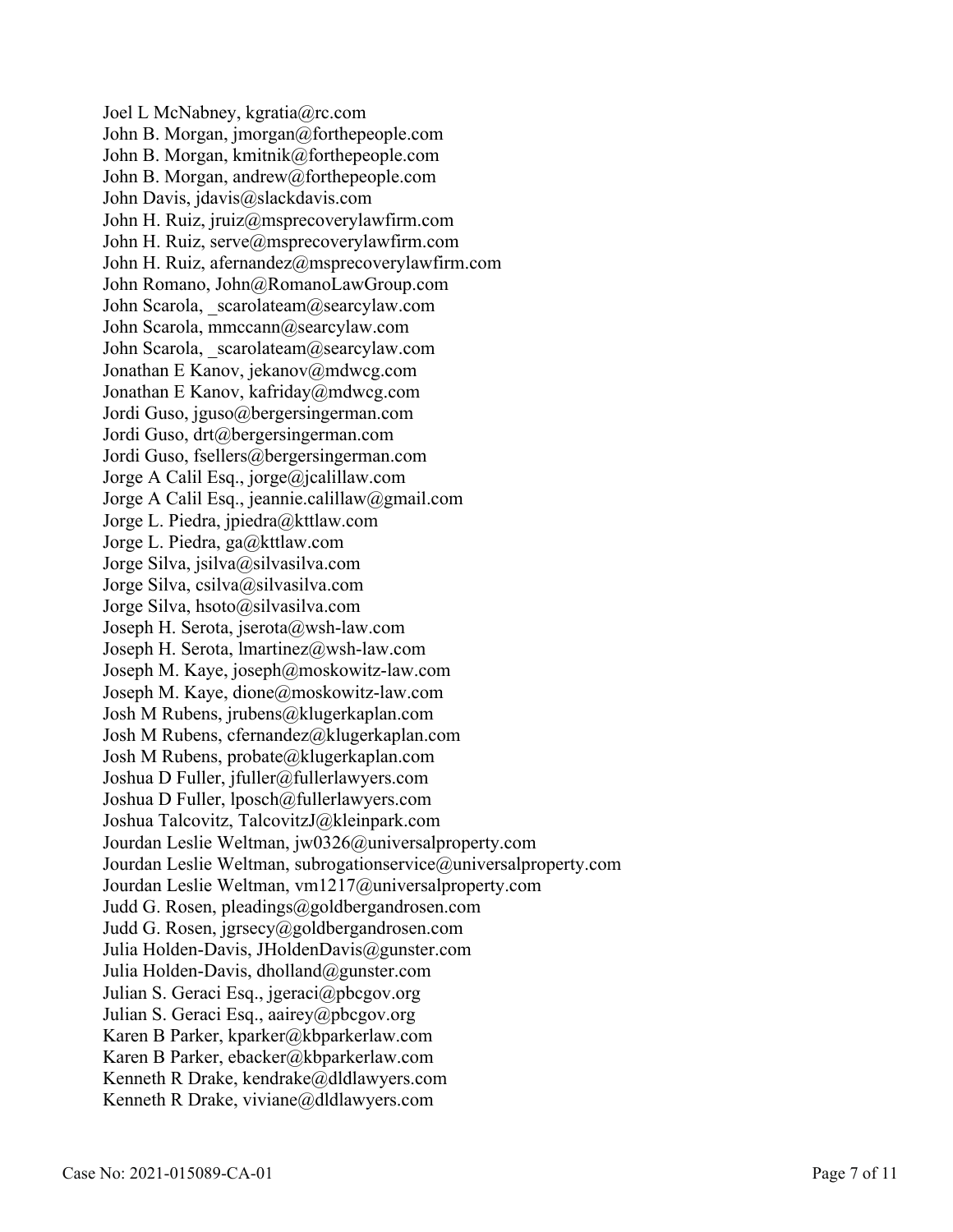Kerry L. Burns, kburns@bergersingerman.com Kerry L. Burns, efile@bergersingerman.com Kimberly C. Hirschman, khirschman@therhlawfirm.com Kimberly C. Hirschman, nramos@therhlawfirm.com Laritza Orozco, Orozcol@kleinpark.com Laura Adams, lauraadams@miamisao.com Lauren E. Morse, laurenm@miamidade.gov Lauren E. Morse, olga1@miamidade.gov Lauren E. Morse, hern@miamidade.gov Lauren Morse, lauren.morse@miamidade.gov Lewis N Jack Jr., LNJ@florida-attorneys.com Lewis N Jack Jr., cmf@florida-attorneys.com Luis Eduardo Suarez, lsuarez@hsmpa.com Luis Eduardo Suarez, filings@hsmpa.com Manual Arteaga-Gomez, aag@grossmanroth.com Marc J. Gottlieb, marc.gottlieb@akerman.com Marc J. Gottlieb, joyce.gutierrez@akerman.com Marc J. Gottlieb, Esq., marc.gottlieb@akerman.com Marc J. Gottlieb, Esq., joyce.gutierrez@akerman.com Marcos Guerrero, mguerrero@rlattorneys.com Maria Corghi, mcorghi@silvasilva.com Maria Corghi, mcorghi@silvasilva.com Mark A Boyle, Eservice@Insurance-Counsel.com Mark A Boyle, MBoyle@Insurance-Counsel.com Mark A Boyle, InsuranceCounsel2050@gmail.com Mark G. Dicowden, eservice@dicowdenlaw.com Mark G. Dicowden, service@dicowdenlaw.com Mark G. Dicowden, mgd@dicowdenlaw.com Mark J. Heise, mheise@hsmpa.com Mark J. Sullivan, sullivanm@kleinpark.com Mark J. Sullivan, piersonj@kleinpark.com Mark J. Sullivan, montanem@kleinpark.com Mark R. Antonelli, mantonelli@gaebemullen.com Mark R. Antonelli, cgreer@gaebemullen.com Mark R. Antonelli, lbeggs@gaebemullen.com Matthew Wildner, mjwildner@mdwcg.com Matthew Wildner, kafriday@mdwcg.com Max Cory Rudolf, max.rudolf@akerman.com Max Cory Rudolf, thelma.white@akerman.com Meghan C Moore Moore, meghan.moore@flastergreenberg.com Meghan C Moore Moore, betty.plasencia@flastergreenberg.com Michael A. Hornreich, mhornreich@wwhgd.com Michael A. Hornreich, jmackdanz@wwhgd.com Michael Caballero, mcaballero@hsmpa.com Michael F. Suarez, MFS-KD@kubickidraper.com Michael F. Suarez, mfs@kubickidraper.com Michael I. Goldberg, michael.goldberg@akerman.com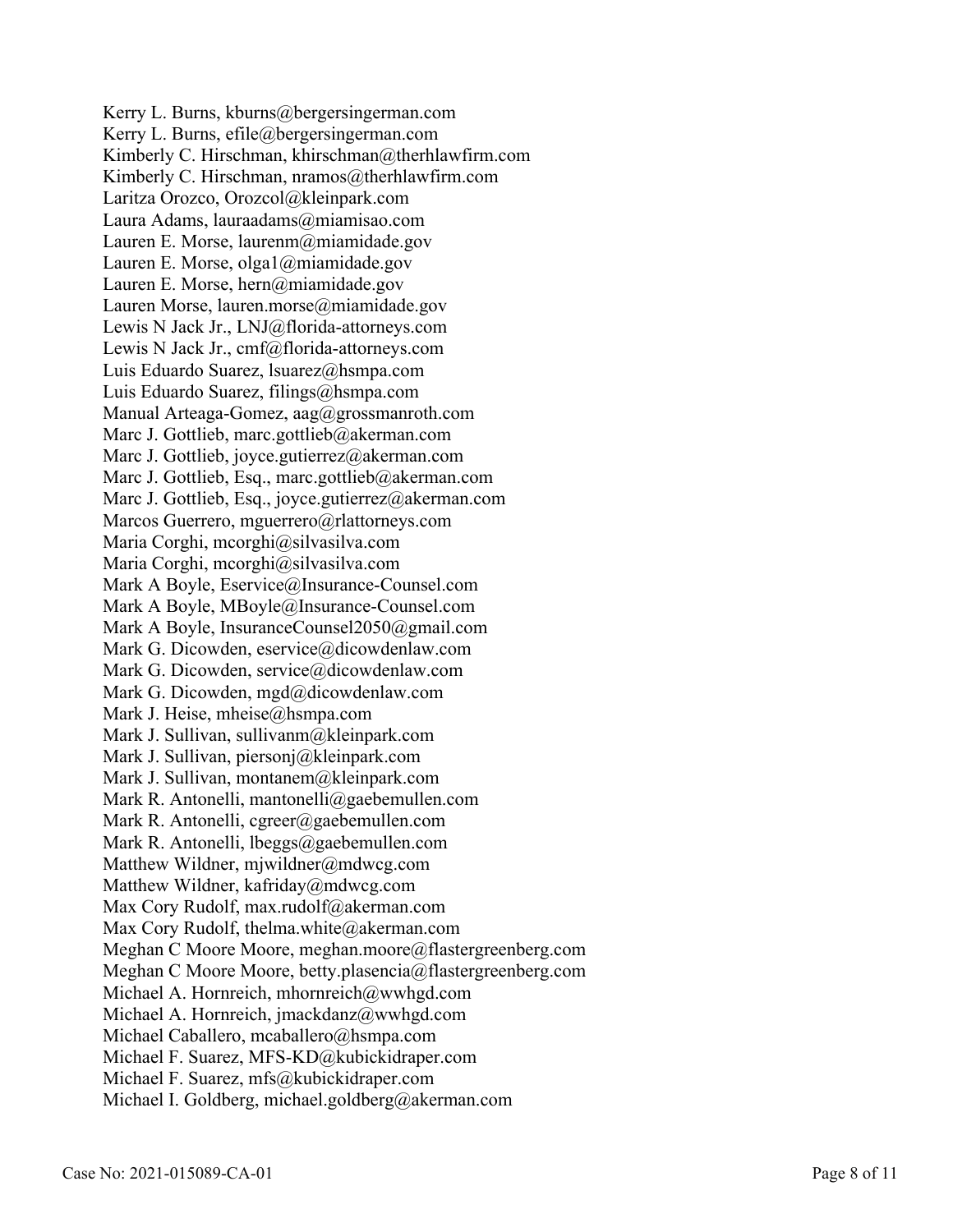Michael I. Goldberg, charlene.cerda@akerman.com Michael I. Goldberg, kimberly.smiley@akerman.com Michael J Thomas, thomasmic@gtlaw.com Michael J Thomas, cordovam@gtlaw.com Michael J Thomas, flservice@gtlaw.com Michael S Hooker, michael.hooker@phelps.com Michael S Hooker, guy.mcconnell@phelps.com Michael S Hooker, renee.hogue@phelps.com Mitchel Chusid, mchusid@ritterchusid.com Mitchel Chusid, karenz@ritterchusid.com Mitchel Chusid, ifeliciano@ritterchusid.com Mustafa Hasan Dandashly, pleadings@goldbergandrosen.com Mustafa Hasan Dandashly, mdandashly@goldbergandrosen.com Mustafa Hasan Dandashly, evelyn@goldbergandrosen.com Oscar E. Marrero, oem@marrerolegal.com Patricia Melville, pmelville@hsmpa.com Paul A. Avron, pavron@bergersingerman.com Paul J. Schwiep, pschwiep@coffeyburlington.com Paul J. Schwiep, yvb@coffeyburlington.com Paul J. Schwiep, service@coffeyburlington.com Paul Jon Layne, playne@silvasilva.com Paul Jon Layne, mromera@silvasilva.com Paul Jon Layne, vramos@silvasilva.com Paul S Singerman, singerman@bergersingerman.com Paul S Singerman, asanchez@bergersingerman.com Paul S Singerman, efile@bergersingerman.com Paul Steven Labiner, Pleadings@PIALawCenter.com Rachel Charys John, rjohn@zdlaw.com Rachel Charys John, rjohn@zdlaw.com Rachel Charys John, rjohn@zdlaw.com Rachel W. Furst, rwf@grossmanroth.com Rachel Wagner Furst, rwf@grossmanroth.com Ralph George Patino, service@patinolaw.com Ralph George Patino, rpatino@patinolaw.com Ralph George Patino, cluna@patinolaw.com Rami Shmuely, pleadings@cmslawgroup.com Rami Shmuely, rshmuely@cmslawgroup.com Randy M Weber, rmweber@pwdlawfirm.com Randy M Weber, ngarcia@pwdlawfirm.com Ricardo Manoel Martinez-Cid, rmcid@podhurst.com Ricardo Manoel Martinez-Cid, RMCTeam@podhurst.com Ricardo Manoel Martinez-Cid, lbarrington@podhurst.com Robert J Squire, rsquire@rlattorneys.com Robert J Squire, pcarvajal@rlattorneys.com Robert J. Mongeluzzi, rmongeluzzi@smbb.com Robert J. Mongeluzzi, jgoodman@smbb.com Robert J. Mongeluzzi, sdordick@smbb.com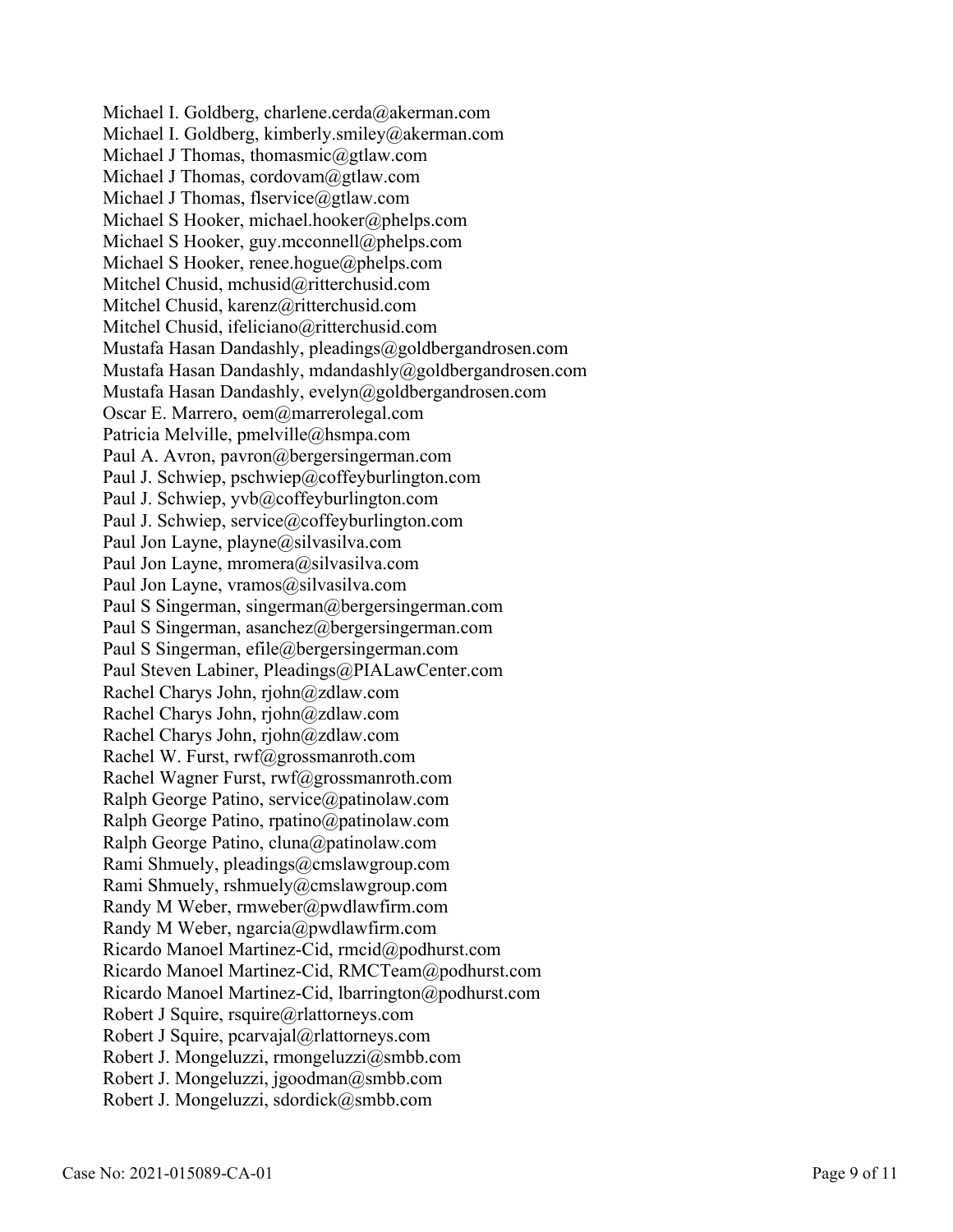Robert L Switkes, Rswitkes@switkeslaw.com Robert L Switkes, paralegal@switkeslaw.com Robert L Switkes, bzappala@switkeslaw.com Robert M Klein, kleinr@kleinpark.com Robert M Klein, piersonj@kleinpark.com Robert M Klein, carrillom@kleinpark.com Rosalyn Lax, rlax@hsmpa.com Ross D. Ginsberg, rginsberg@wwhgd.com Ross D. Ginsberg, dmallqui@wwhgd.com Ruben Honik, ruben@honiklaw.com Ryan A Waton, rwaton@zdlaw.com Ryan J. Yaffa, rjy@grossmanroth.com Ryan M. Charlson, ryan.charlson@csklegal.com Ryan M. Charlson, nicole.kaufman@csklegal.com Ryan Thomas Hopper, hopperr@gtlaw.com Ryan Thomas Hopper, ryan.t.hopper@gmail.com Ryan Thomas Hopper, thomasm@gtlaw.com STEVEN JEFFREY BRODIE, sbrodie@carltonfields.com STEVEN JEFFREY BRODIE, ldelpino@carltonfields.com Sarah Jayne Cohen, sarah.cohen@hoganlovells.com Sarah Jayne Cohen, beth.moon@hoganlovells.com Sarah Jayne Cohen, miamidocketing@hoganlovells.com Scott Andrew Hiaasen, shiaasen@coffeyburlington.com Scott Andrew Hiaasen, lperez@coffeyburlington.com Scott Andrew Hiaasen, service@coffeyburlington.com Scott D. Rembold, srembold@therhlawfirm.com Scott D. Rembold, courtdocs@therhlawfirm.com Sergio L Mendez, sergio@mendezandmendezlaw.com Sergio L Mendez, service@mendezandmendezlaw.com Seth M Lehrman, staff.efile@epllc.com Seth M Lehrman, seth@epllc.com Seth M Lehrman, iris@epllc.com Seth M Schimmel, seth.schimmel@phelps.com Seth M Schimmel, yolanda.vazquez@phelps.com Seth M Schimmel, nicole.marsade@phelps.com Shannon Lyn Nunez del Prado, sdelprado@pwdlawfirm.com Stuart Z Grossman, szg@grossmanroth.com Stuart Z Grossman, lka@grossmanroth.com Suzanne Mary Valles, suzanne.valles@lawbhs.com Suzanne Mary Valles, francis.diaz@lawbhs.com Tal J Lifshitz, tjl@kttlaw.com Tal J Lifshitz, ya@kttlaw.com Tal J Lifshitz, fsr@kttlaw.com Tal J. Lifshitz, tjl@kttlaw.com Tal J. Lifshitz, ya@kttlaw.com Thomas A Oglesby, toglesby@rlattorneys.com Thomas A Oglesby, edavila@rlattorneys.com